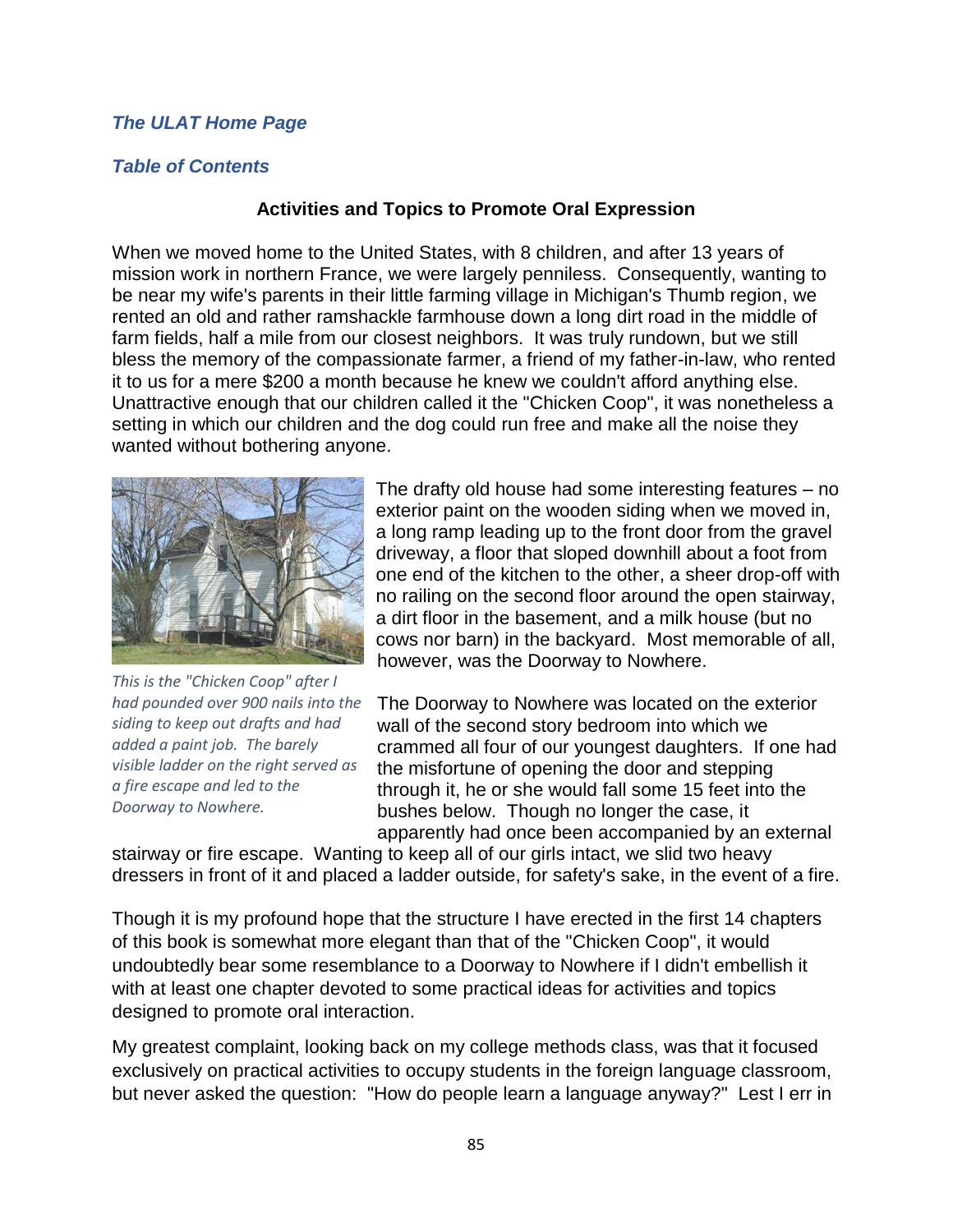the opposite direction, below you will find a list of concrete suggestions as to topics about which you can involve your students in oral participation as well as a few games and activities. However, remember! The teacher sets the example. When it comes to items number 3 and following, teachers encourage their students' participation by first being vulnerable and self-revealing when it comes to the topics proposed for discussion in class. It will greatly augment the students' willingness to share if their teacher first talks about his or her own life and, even more so, if the teacher's remarks can be accompanied by photos illustrating that aspect of his or her life. The following are some ideas for you.

- 1. The most frequent type of oral participation activity in my classes was that of reviewing a ULAT lesson that we were actively studying. While projecting the image of the lesson on the classroom screen, students are invited to form the statement being suggested by the images in each item. (The procedures relating to the selection of which student would be called on, and how their remarks are to be recorded and evaluated are found in the chapter entitled "Accountability".) If the students have been permitted to review the lesson prior to the oral participation session, only correct responses are accepted for oral participation credit. If they are approaching the lesson "cold", any reasonable response receives credit, though the teacher, of course, will explain the nature of any errors and will continue taking responses from other students until the correct one is found.
- 2. My favorite oral participation activity, and invariably that of my students as well, concerned discussing the content of a movie watched in class. Show your students a film in the target language, whether dubbed or in its original version, and break it into 10 to 15 minute segments. After showing a segment straight through without stopping, return in the video to the segment's beginning and freeze the video on images depicting key moments from the excerpt that they watched. Have the students start retelling you the story, providing all of the detail they can, both regarding what they can see in the still image and what they believe to be happening. As an aside, among the more hilarious aspects of this activity, particularly for the instructor, who understands more fully the story's plot, is what occurs when the students start to get sidetracked in retelling the story because of a misunderstanding on their part. After "stringing them along" for a time (because, after all, their oral participation is more important than their accuracy), the teacher can interject a brief statement of fact, without revealing too much of the story, to cause the students to pause, rethink their assumptions and restate their understanding of the story's plot.
- 3. The ULAT's first unit deals with the ability to present basic facts about one's life one's name, age, home, family, chores, skills, interests, likes and dislikes, etc. Have your students create a PowerPoint presentation in which, through pictures and text in their native language, students make a self-presentation. While the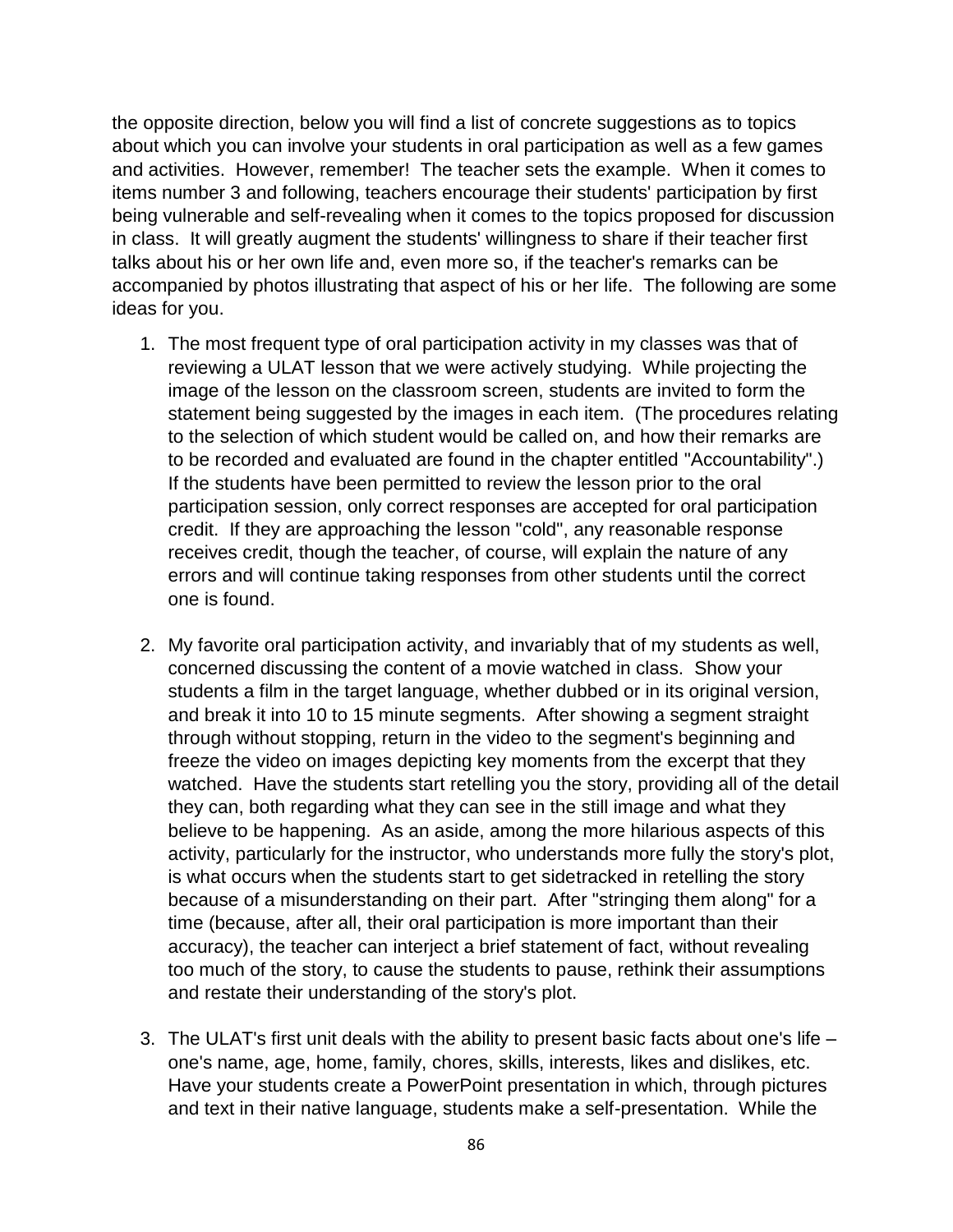student shows the presentation to his or her classmates, the teacher steps out of the classroom. When the student has finished, the teacher re-enters the room and, in the target language, the students tell the teacher all that they have learned about their classmate. As this is a fairly lengthy activity, it can be used to conclude one or two classes per week, dealing with the life of one or two students per day.

- 4. When discussing the topics of one's daily routine and of telling time in Unit 2, simply ask the class to share at what time they get up, leave for school, get home after school, eat dinner, do their homework, go to bed, etc. Then ask them what they would change about their daily routine if they could. Of course, so early in their training, they will not be able to use the conditional mood in their response, so guide them to say the equivalent of "I want to…".
- 5. After presenting the modals in Unit 2, have the students write on a slip of paper and submit to you some sort of non-critical problem they are facing in their life (too much homework, a troublesome sibling, not enough sleep, etc.). Picking the slips at random, after identifying the student, have the rest of the class counsel their classmate about the problem, telling the student what he or she could do, can or cannot do, should or shouldn't do, must or mustn't do about the problem. Once all of the comments have been exhausted, to review the near future, have the student commit himself or herself by indicating what he or she is going to do.
- 6. While working on the present progressive tense in Unit 2, have the students tell you what they imagine their various family members are doing at that very moment. If you want to set them an example and demonstrate proper structure, call one of your own family members and, with your speaker phone on, have them tell the class and you about what they were doing when you called. Ideally, it would be a family member capable of speaking the language that you are teaching.
- 7. Interrogative words are presented in Unit 2 as well. You can lead students to practice their use by playing a game called "Jeopardy Tic-Tac-Toe", obviously a mixture of two popular games. It has as its goal to oblige students to form questions using interrogatives. Click **[HERE](http://theulat.com/GAMES/JEOPARDY.XLS)** to download a spreadsheet containing 49 small squares in 7 columns and 7 rows. At the top of each column, you see the image from the ULAT representing one of the interrogatives the students have just learned. Under each interrogative, there are 7 squares in which you are to type a word, name, phrase or sentence that would be the response to a question the students could form using the interrogative at the top of the column. Ideally, you will want to make this game about things of personal interest to your students and therefore the items you enter in the 7 squares in each column would deal with things and people all of your students know - very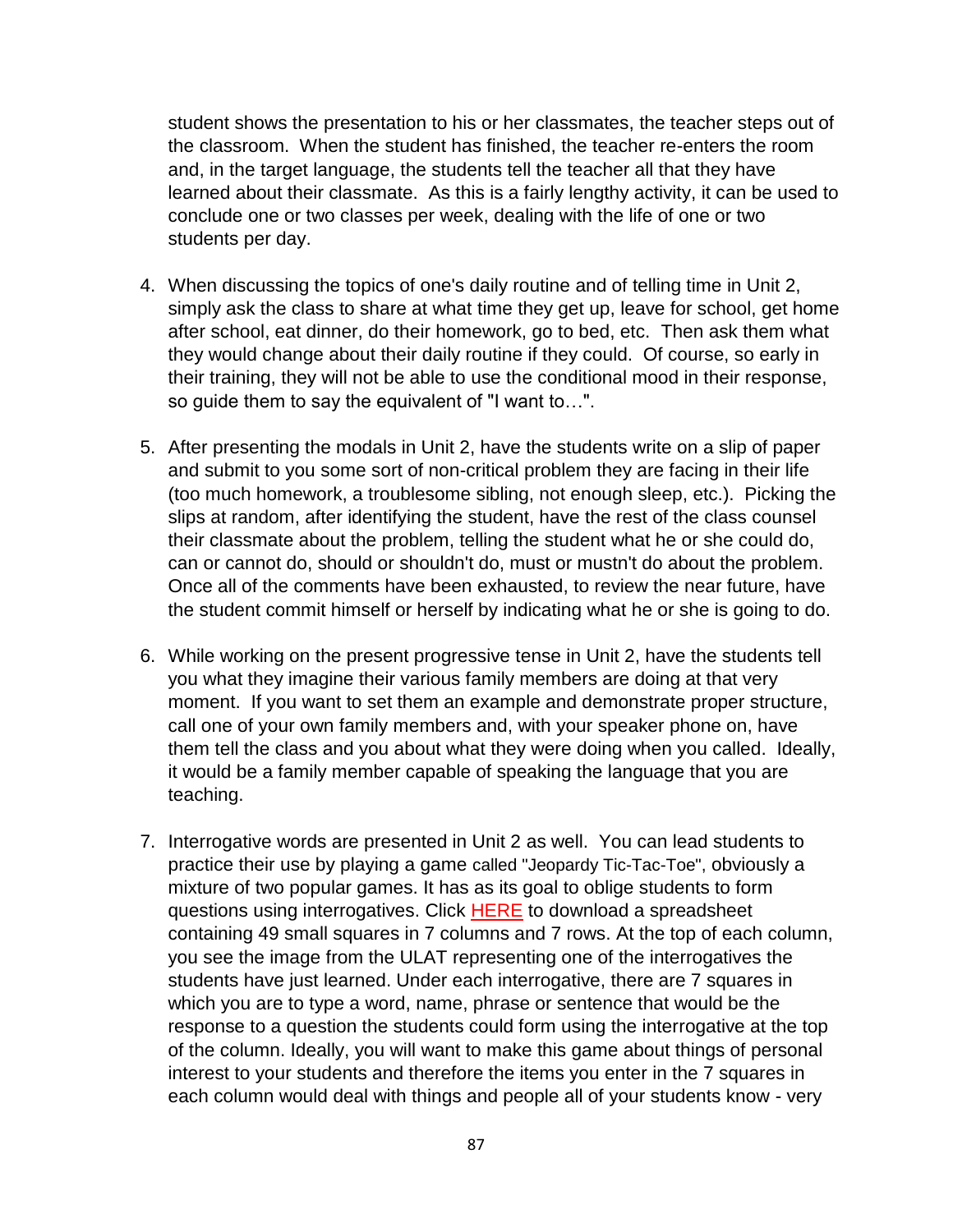likely people, places or things in your school or town. For example, under "Who?" (column 1), you might type the name of a student on your school's basketball team. A question the students could easily form, which receives that answer, would be "Who plays basketball at (name of your school)?" You would fill the remaining 6 squares in that column with the names of other people commonly associated with some activity, skill or trait. Under "What?", you might enter, "we sleep", and the students would have to form the question, "What do we do in math class?" Of course, to receive credit, the students can form any question that would receive that particular answer. The game proceeds in the following manner:

- a. The teacher divides the students into two teams and establishes an order in which they are to speak.
- b. One team is selected to go first and its first member says one of the interrogatives and then a number from 1 to 7, with 1 meaning the top square and 7 meaning the bottom one.
- c. If the student forms a grammatically correct question that properly corresponds to the answer he or she selected, then the answer is deleted and a symbol representing that team is placed in the square and the next member of that student's team is allowed to select another square.
- d. If the student's question is incorrectly stated or does not fit the answer, it becomes the other team's turn to try to form questions.
- e. The game ends when one of the teams has 7 symbols stretching in a straight horizontal, vertical or diagonal line indicating that they have formed correct questions to the answers in those seven consecutive squares.
- 8. The Identity Game is also useful when studying interrogatives however, if teachers keep all of the **[forms](http://theulat.com/GAMES/IDENTITY.DOC)** from all of their classes and mix them together, it is a game that the students enjoy and that can be played all year long when they have a few moments left at the end of a class period. It is very simple to play. Once the forms are collected, the teacher selects a form at random and does not inform the students of the identity of the person described in the form. The students have to ask questions using an interrogative to determine the student's identity. Of course, they may not ask: "What is his/her name?" Each question asked should be awarded oral participation credit. When first used during lesson 2.2, the teacher will have to provide the students with a little help, such as writing the time on the board at which a student says that he or she arrives at school, since telling time takes place later in that unit. One bit of advice, do not allow students to guess their classmate's identity until they have asked at least three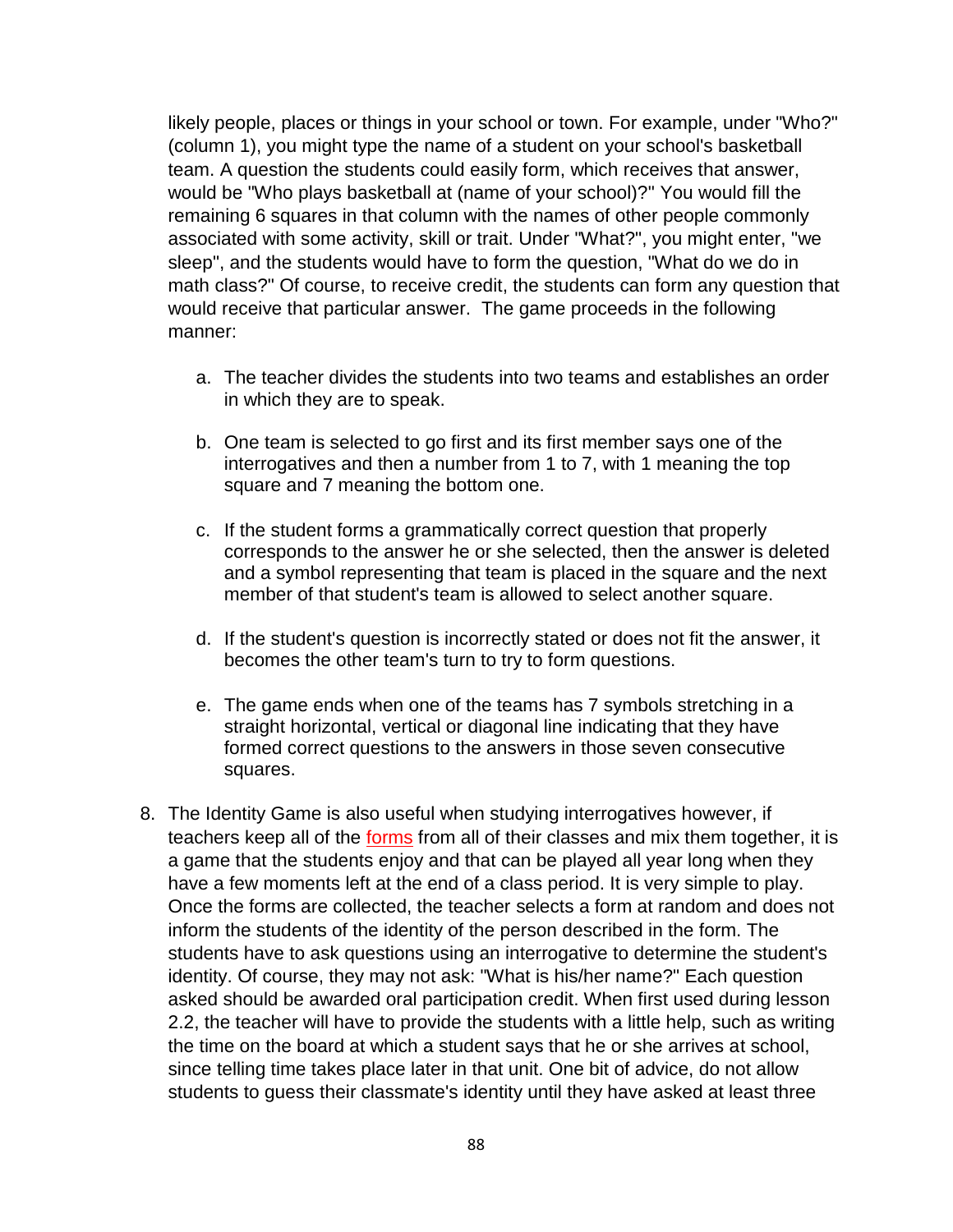questions and then, before being allowed to guess, they must always ask a question first.

9. Unit 3 deals with people description – physical appearance, emotions, clothing and colors and family relationships. There are two games you can play that students enjoy very much.

First, divide the class into two teams and then have two members from each team go into the hall and sit at random order in the four chairs you have placed there. Then, with these four students out of sight, have members of each team ask questions about the physical appearance and clothing of the individuals sitting in Chair 1, Chair 2, Chair 3 or Chair 4. The questions may only receive a "Yes" or "No" answer from the teacher, who is standing in the doorway, able to see both the students in class and those sitting in the hall. After the first 3 students from each team have asked a question and gotten a response, allow them to try to guess the identity of the student sitting in each chair. If they are incorrect, the other team asks a new question and then guesses the order. The winning team is the one whose member identifies the correct order in which the four students are sitting.

A second game requires teachers to stroll about the school hallways, probably before school begins, and to take pictures of random students in the hallway (after asking their permission). The teachers then turn off their video projector so that only they can see these pictures on their computer screen. At that point, they allow students to ask "Yes/No" questions about the student's physical appearance and clothing worn that day to determine the student's identity. (Is it a girl? Is she wearing a skirt? Is the skirt blue? Is she tall?) Depending on the size of the school, it may be necessary to provide clues (He's a member of the basketball team. He is bilingual.) and to restrict the students you choose to photograph to those in the same grade level as those in the language class. Once someone has correctly identified the student, the teacher turns on the projector and summarizes the characteristics previously mentioned by the students.

10.Though not a game, this activity helps reinforce the students' knowledge of vocabulary relating to a three-generational family and is one that students enjoy very much. The students are given a sheet of paper with two almost empty [family trees](http://www.theulat.com/INOTHERWORDS/FAMTREE.XLS) to complete – one for their family and, later in the activity, one for that of a classmate. The only space on their family tree that is filled in is their own, both on their mother's side of the family and on their father's. Here are the steps to follow: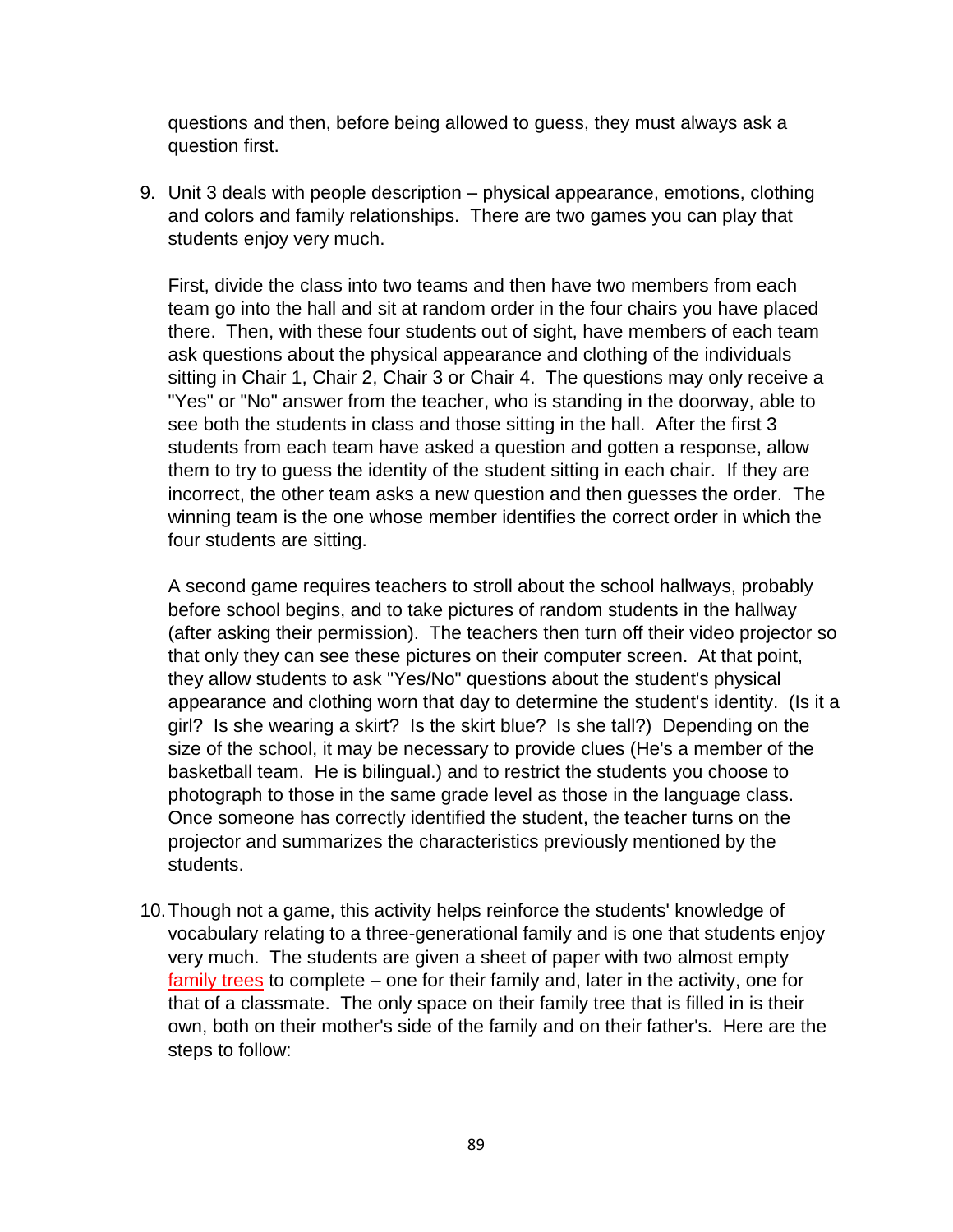- a. Without showing their family tree to their classmates, they are first to write their father's last name and their mother's maiden name at the top of each side of their genealogy.
- b. Next, using first names only, they are to add the names of their grandparents on both sides. (If they do not know the name of any person in their family tree, or if no one occupies that spot, as could be the case with uncles, aunts, siblings and cousins, they are simply to make up a name and write it in the appropriate space.)
- c. The students then complete the rest of their family tree with the first name of parents, siblings, uncles, aunts and cousins. Obviously, as the sheet is limited in space, they must select only 1 or 2 people per category. For example, they may have 8 siblings, but they may only write down the name of one of them (possibly the oldest).
- d. Finally, still without showing their family trees to one another, have the students sit back-to-back, without looking at one another's chart, and have them dictate their chart to their partner saying, for example, "Jim is my mother's father, so he is my grandfather. Mary is Jim's wife, so she is my grandmother." Their partner then transcribes the names onto the empty family tree at the bottom of his or her sheet. Once each student has communicated the names of their family members, still without revealing their charts or looking at their partner's, the students try to read what they have understood back to their partner.
- e. Of course, having the teacher first dictate his or her family tree to the entire class and then, afterwards, requiring the students to repeat back what they understood for oral participation credit, is a good way to start this activity. And, by the way, this activity can also serve as an excellent review of the alphabet as they are obliged to spell difficult names to one another.
- 11. The focus of the vocabulary in Unit 4 is domestic life the home, household chores, food and food preparation, as well as prepositions of spatial relationships (in, on, at, through, etc.). Take a picture of a frontal view of the exterior of your home, including your driveway, garage, lawn, flower gardens, etc., and without showing it to your students, describe it to them and have them try to draw a picture of it. Then, for oral participation credit, as always, have them describe it back to you, one aspect at a time, as you draw it according to their description on your classroom's whiteboard. Afterward, display your actual photograph on the screen and have them describe the discrepancies they see between their understanding of the appearance of your home and reality.
- 12. Starting with your front door, take pictures of the interior of your home as though you were giving your students a guided tour. As you move from room to room,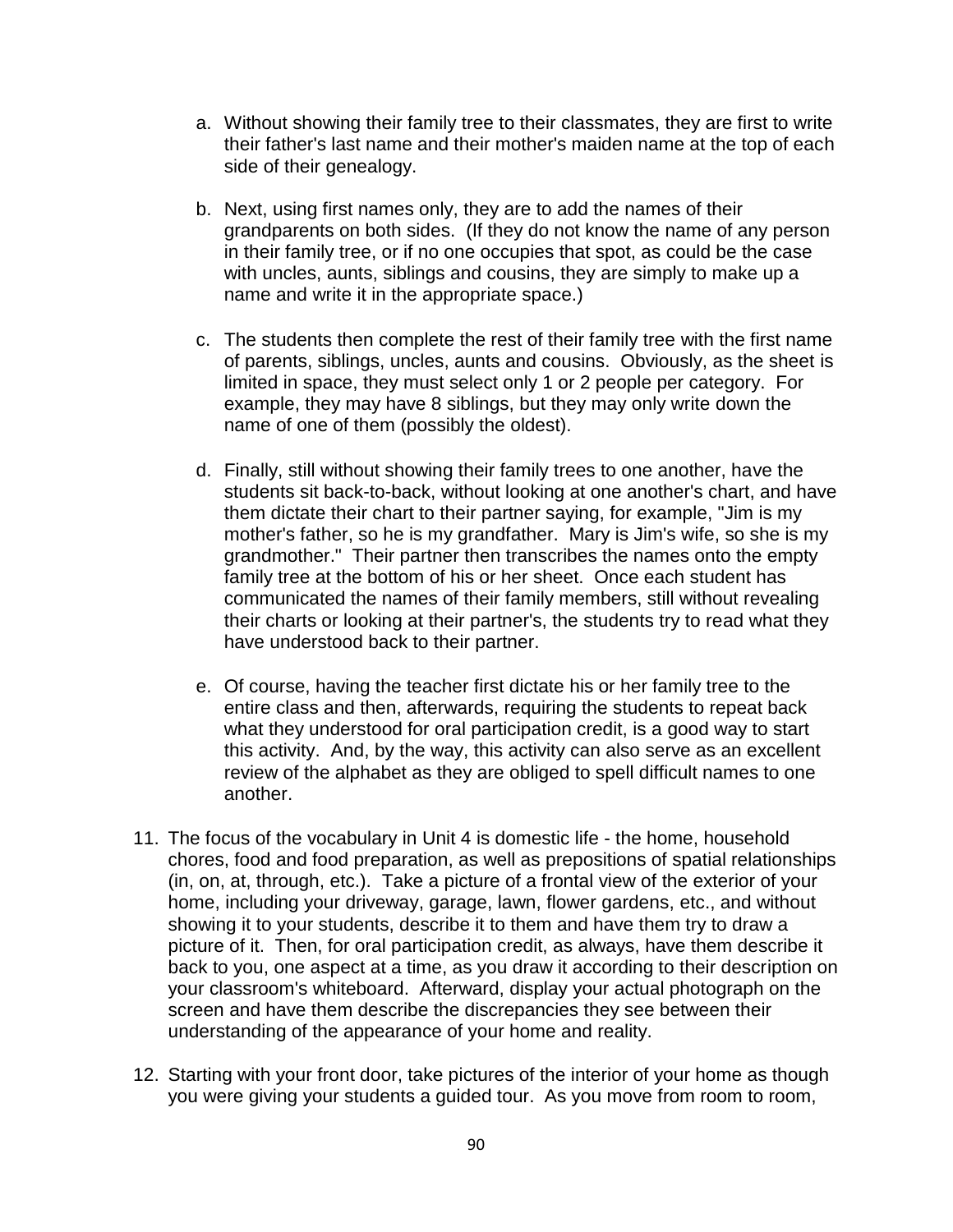tell them the direction in which you are going with them and then, once you have arrived in a room, tell its name, describe it furnishings and then tell some of the things that you do in each room. Once you have finished your guided tour, show it again and have your students describe the movement through the house and the details you provided about each room.

- 13. Unit 5 contains a series of exclusively written exercises. Therefore, we'll move on to Unit 6. In Unit 6, the emphasis is on urban life. Show your students various street scenes and simply have them describe them. When they mention a place of business or institution, have them tell you what people do at those locations.
- 14. Using a program such as Google Earth, take your students to some random location in a city in which the language you are studying is the native language and have your students both describe the scene and talk about the differences they notice between that scene and what they see in such a location in their own country.
- 15. Since Unit 6 also develops the ability to give directions to help someone find a certain location in a city (train station, store, church, etc.), show your students an overhead view of your town on your classroom screen and tell them that you want to go to some well-known location in it. Have them give you directions to that location and then, with a pointer or with your finger, follow the route they have designated – even if it is incorrect – and then make them redirect you if their initial instructions were poor.
- 16. The simple past tense is presented in Unit 6. Simply ask your students to tell you what they did yesterday or what they did last night. As simple as this is, you will be surprised to notice how interested they are to hear these facts about the goings-on in their classmates' lives.

To develop the past tense further, ask your students to tell you about certain milestones in their lives. Ask them: "Where were you born?", "When did you start playing soccer/playing the piano/learning Spanish?", "When did you get your driver's license?", "What did you do last summer?"

17. Unit 6 presents object pronouns as well. A very simple activity you can perform to help reinforce their understanding of the proper position of the object pronoun in a sentence is to ask them to tell you why they appreciate both their parents and their friends. Invariably, they will need to use object pronouns in their sentences – "They love me." "They listen to me." "They help me with my homework." "They buy me clothes." "They encourage me." "They know me." (I suppose you could probably ask the opposite about their siblings – "They annoy me." "They make me mad.") Hearing the multiplicity of responses will very naturally help them integrate the proper sentence structure into their thinking.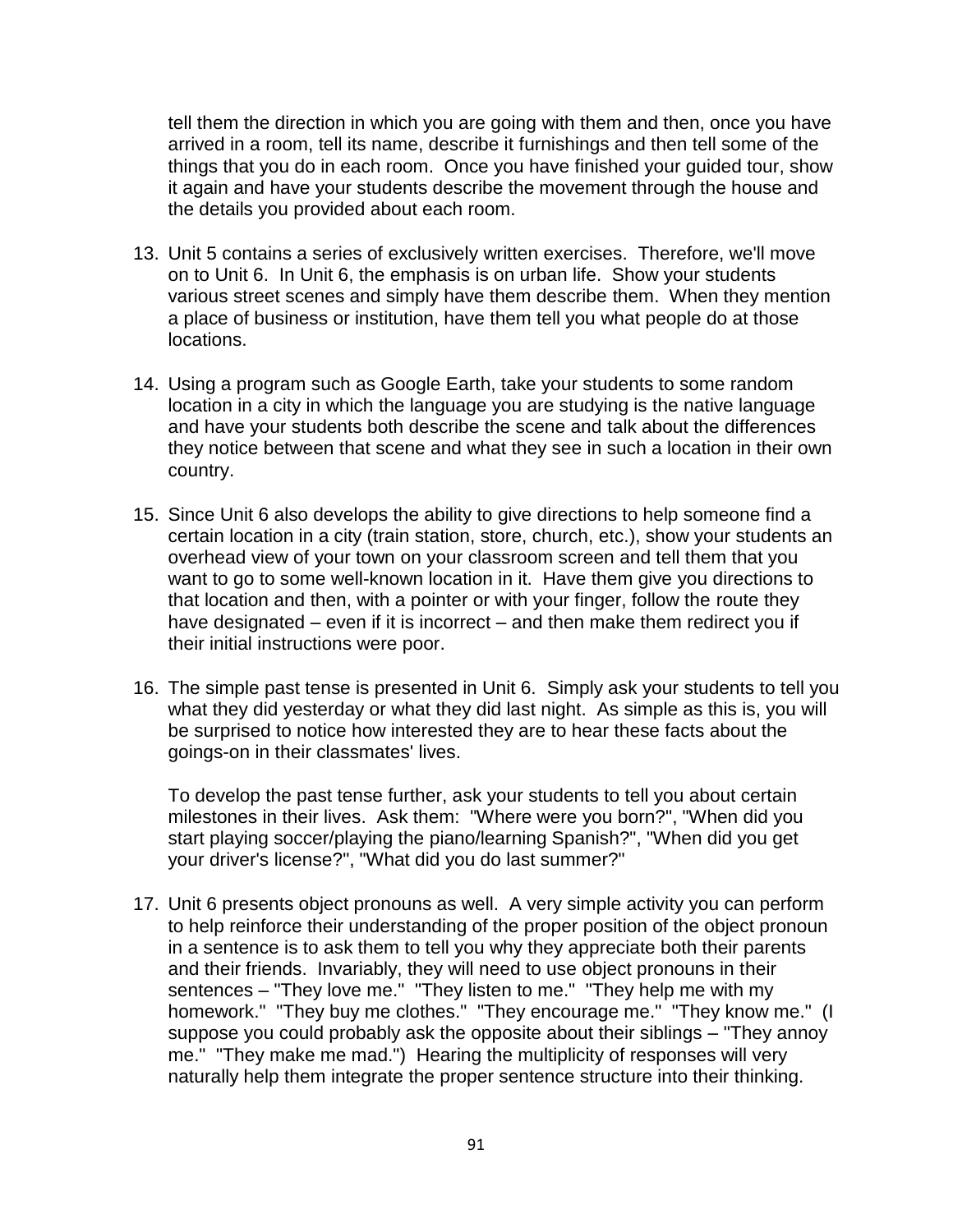18. Unit 7 has the world as its vocabulary's focus (geopolitical boundaries, languages, nationalities, topography, weather, plants and animals). On a grammatical level, it presents the perfect tense and the imperfect.

Ask your students questions about the best vacation their family ever took. In the process, you will also be reviewing the past simple and helping them distinguish between the past simple and imperfect, or an equivalent form in the language you are teaching. You can ask them questions such as:

- a. Where did you go?
- b. What differences did you notice between (people of the student's own culture) and (members of the local culture they were visiting)?
- c. What language did you speak while you were there?
- d. What was the weather like?
- e. What different kinds of animals did you see there and what kinds did you not see that are common here?
- f. What was the scenery like?
- g. What did you do while you were there?
- h. Why was it your favorite vacation spot?
- 19. To reinforce the present perfect, and its distinction from the past simple, ask the students if they have ever done any number of random activities that they might well never have done and how often or how many times. For example, ask if they have ever left the country, gone skiing, prepared dinner for their family, sung solo in public, seen a crime, bought or driven a car, spoken the target language to someone who did not know their native language, etc. Once they have responded in the present perfect, oblige them to use the past simple by asking more detailed questions, such as: "When did this take place?" "Where were you?" "With whom did you do this?" Even better, to elicit the participation of more students, have the students ask these questions of one another.
- 20. A very simple activity to develop the imperfect, yet very interesting because of the topic, ask your students to tell you about things that they used to do when they were little children that they don't do any more. (Don't forget that in all of these ideas being shared, teachers are the ones to set the example by first sharing about themselves. In this example, if teachers can show early photos of themselves actually doing the things they mention, so much the better.)